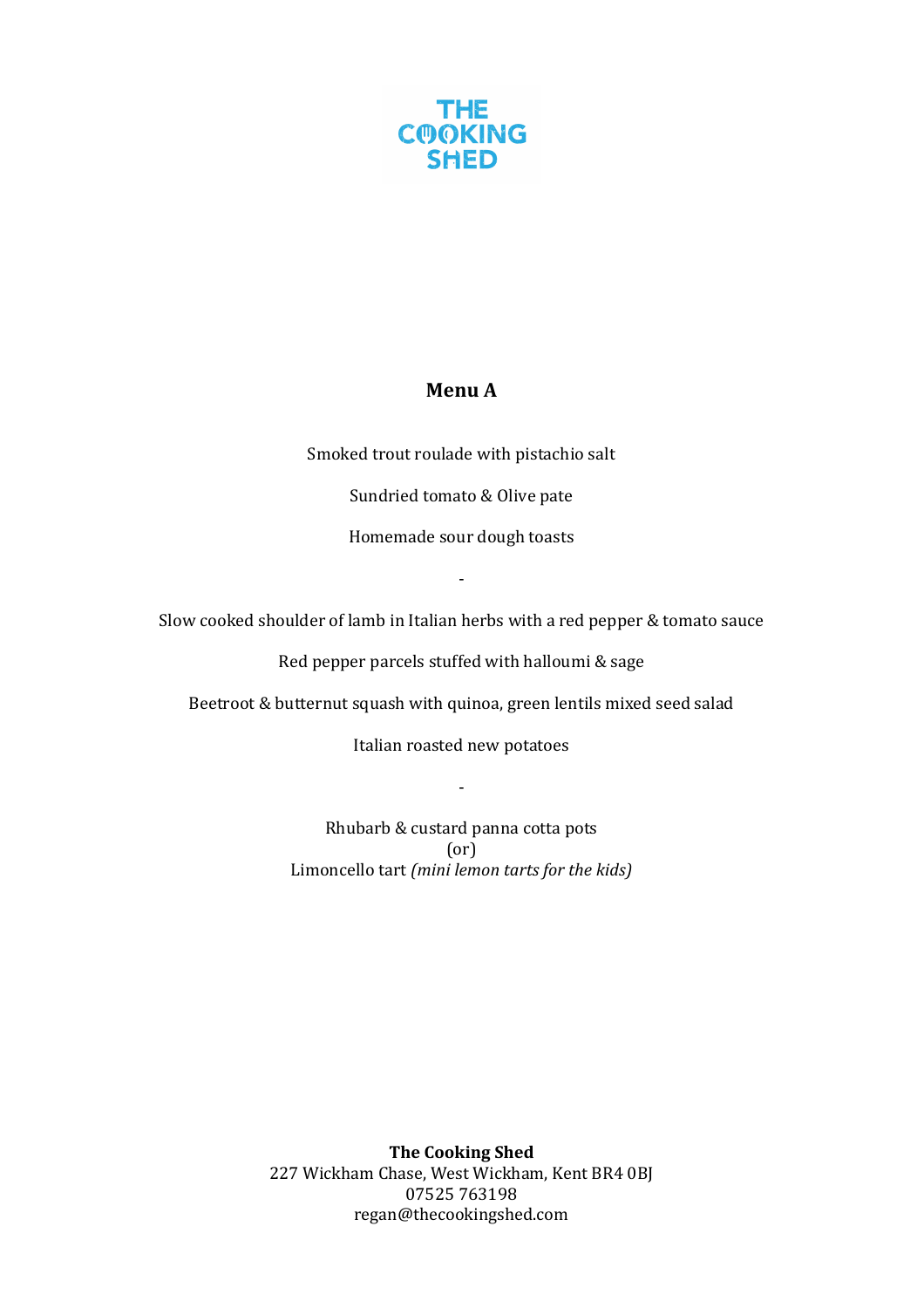

# **Menu B**

Homemade warm frijole dip, guacamole and salsa served with tortillas

Pulled pork chilli con carne

-

Cinnamon-spiced squash & butterbean stew

Mexican rice & tacos

-

Chocolate salted caramel pots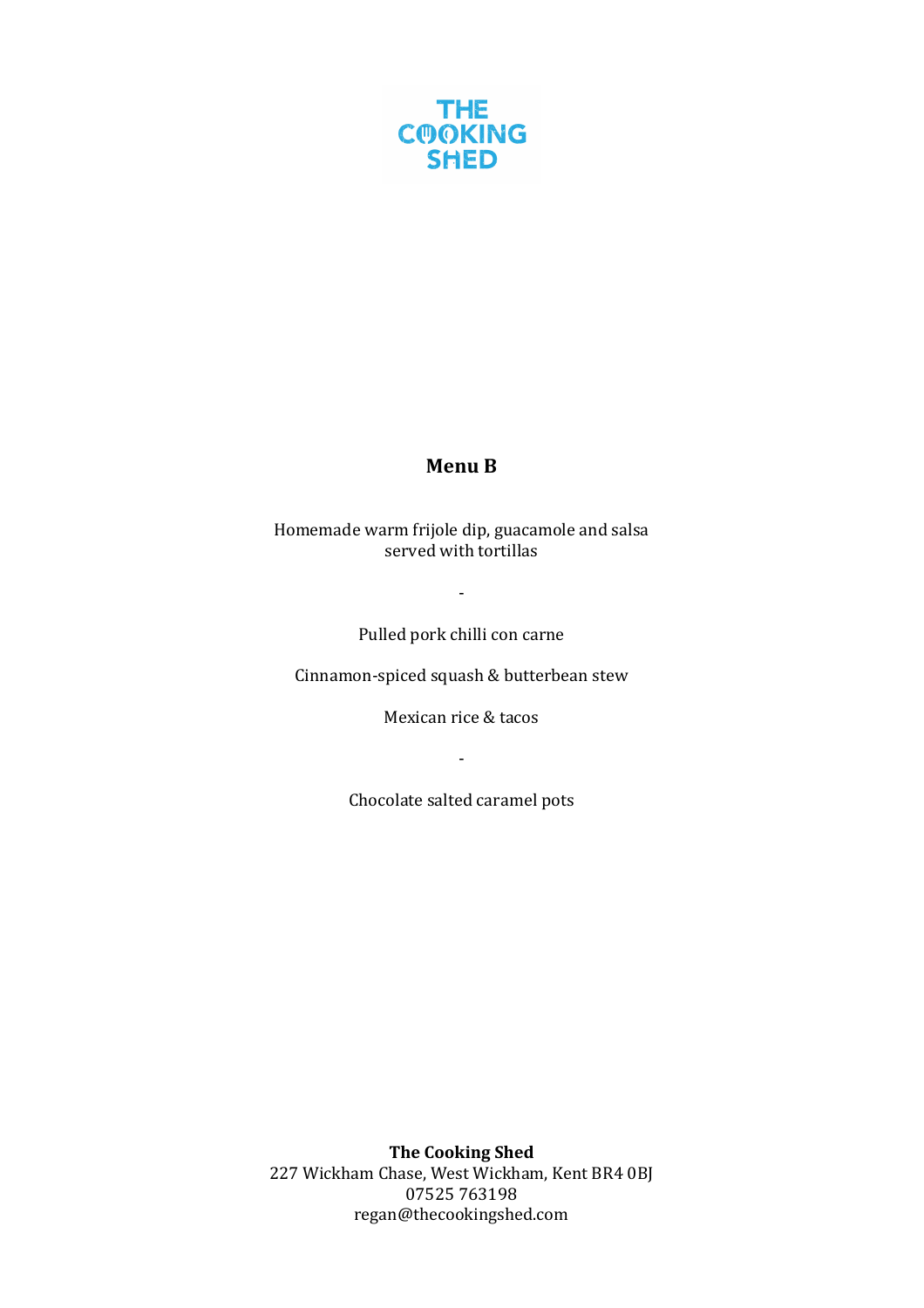

## **Menu C**

Vegetable spring rolls with homemade tomato chilli dipping sauce

-

Steamed Chinese pulled-pork buns with sesame seeds & Hoisin

Steamed Chinese tofu buns with sesame seeds & Hoisin

Smacked cucumber in 'garlicky' sauce

Egg fried rice

-

Popcorn cheesecake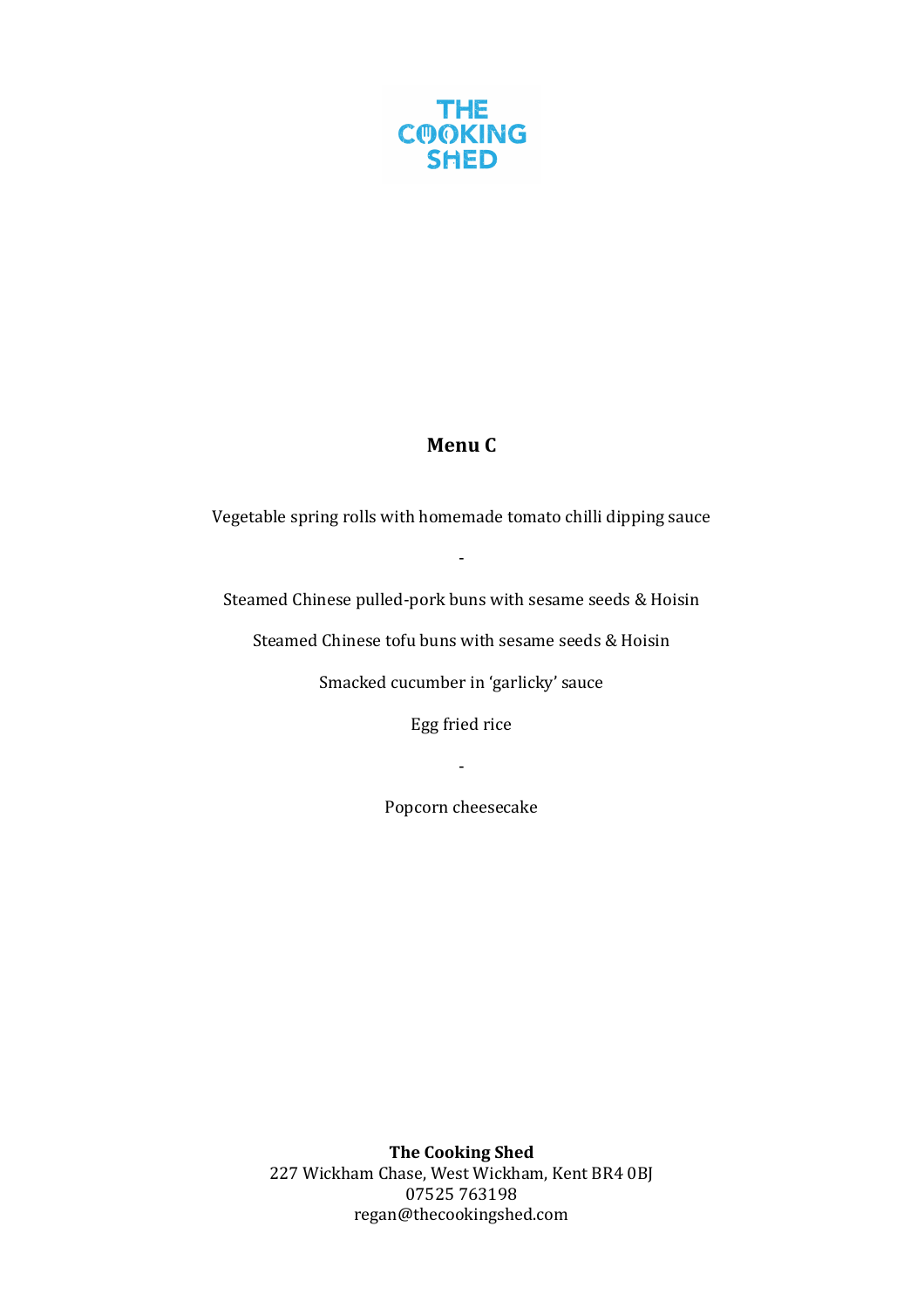

# **Menu D**

Platter of British cured meats & cheeses with homemade pickles

-

Chicken, leek, tarragon & sherry pies

Mushroom & ale pie

Hasselback potatoes

Balsamic roasted vegetables

-

Apple jelly with gin & tonic sorbet *(lemon sorbet alternative for the kids with popping candy) or Popcorn cheesecake*